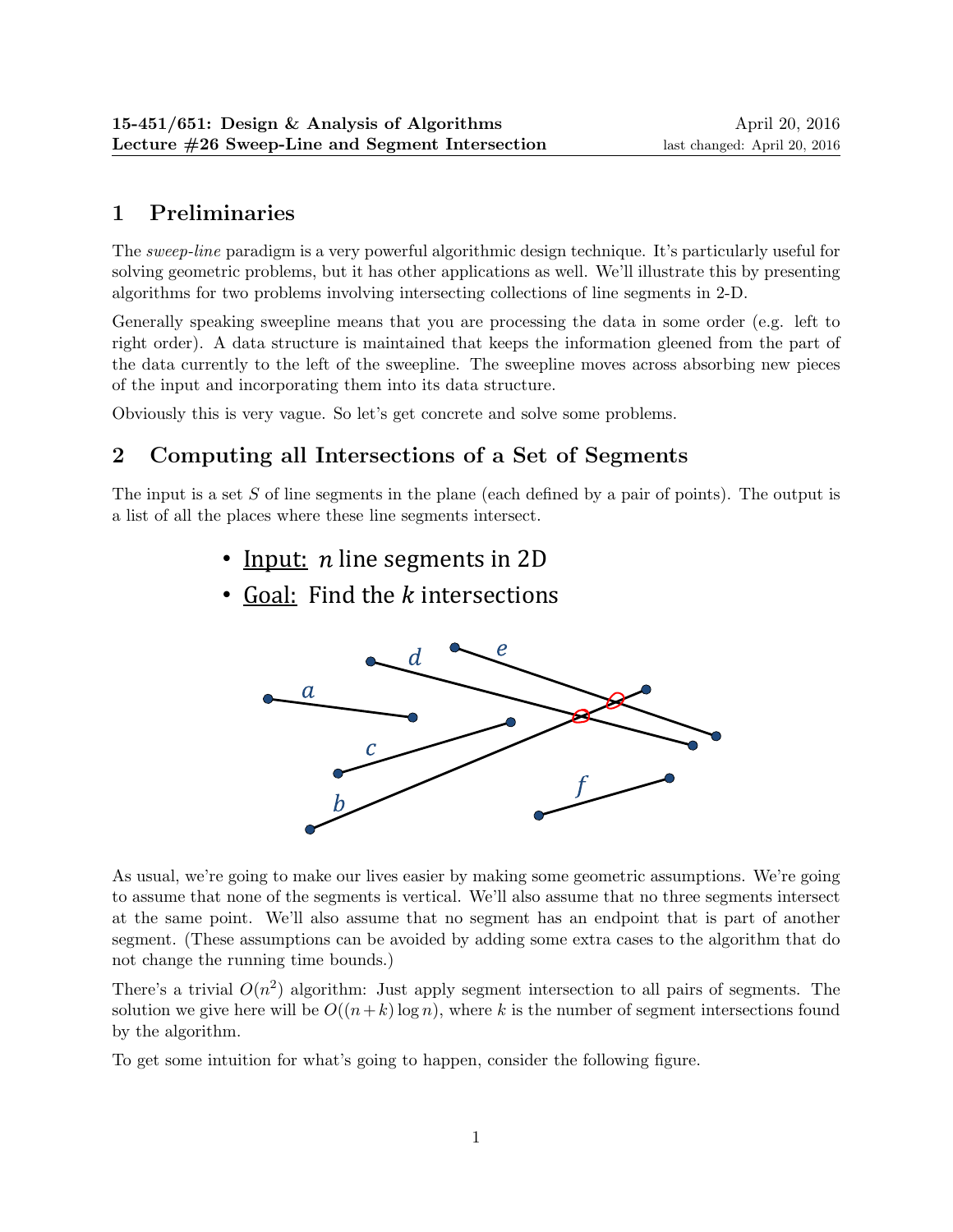

Here we have six segments, called  $a, b, c, d, e, f$ . There are also two segment intersections. The "interesting" x-coordinates are the ones where something happens: either a segment begins, or a segment ends, or two segments cross.

The following figure shows a vertical dashed line before each interesting x-coordinate. Above the dashed line is a list of the segments in the same order they appear in the diagram, along that dashed line.



Between any two neighboring events, the segments (in that range of  $x$ ) are in some order by  $y$ from bottom to top. This order (and which segments are there) does not change between a pair of neighboring interesting x coordinates.

We're going to maintain a data structure that represents the list shown at the top of the diagram. Let's call this a "segment list". Look at how this list changes as we move across the interesting  $x$ values. Only one of three things can happen. (1) A new segment is inserted into the list. (2) A segment is removed from the list. (3) Two neighboring segments in the list cross.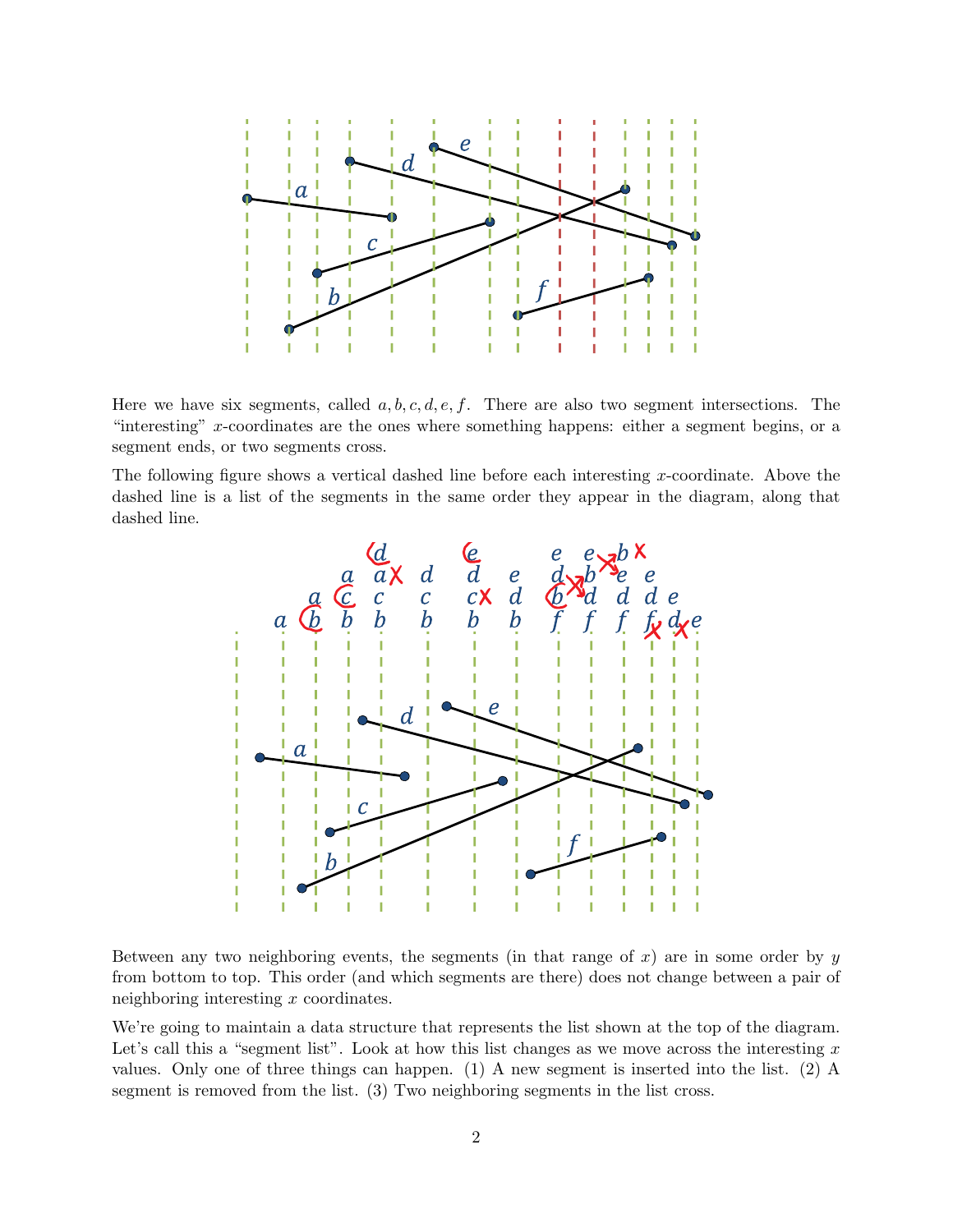Our goal is to compute the intersections among these segments. The key observation that leads to a good algorithm is that right before two segments cross, they must be neighbors in the segment list. So the key idea of the algorithm is that as our segment list evolves (as we process the interesting  $x$ coordinates from left to right), we only need to consider the possible intersections between segments that are neighbors, at some point in time, in the segment list.

So our algorithm is going to maintain two data structures. A segment list  $(SL)$  and an event queue  $(EQ)$ . Each event in the  $EQ$  will be labeled with its type ("segment start", "segment end", "segments cross"), as well as the x value where this happens. The  $EQ$  is initialized with all the segment starts and segment ends.

The EQ data structure must support insert, findmin, and deletemin. It's just a standard priority queue.

Although a segment is defined by its two endpoints, it's going to be useful to also use a "slopeintercept" representation for the line containing the segment. So segment  $i$  will have a left and right endpoint as well as a pair  $(m_i, b_i)$  where  $m_i$  is the slope of the line and  $b_i$  is the y-intercept.

Consider what we need for the  $SL$  data structure. The items being stored are a set of segments. The ordering used is the value of  $m_i \cdot x + b_i$ , where x is the current x value in the ongoing sweep-line algorithm. Here's what it needs to be able to do:

Requirements for the SL data structure:

Insert a new segment into the data structure. Delete a segment from the data structure. Find the successor of a segment in the data structure. Find the predecessor of a segment in the data structure.

All of these operations can be done in  $O(\log n)$  time using any standard search tree data structure (e.g. splay trees, or AVL trees).

Now we can write the complete algorithm. Note that whenever it says "take a pair of segments into consideration" what this means is that this pair of segments are now neighbors in the SL. It's possible that they intersect. So this function tests if they do intersect to the right of the current  $x$ coordinate. If they do, this event is added to the EQ.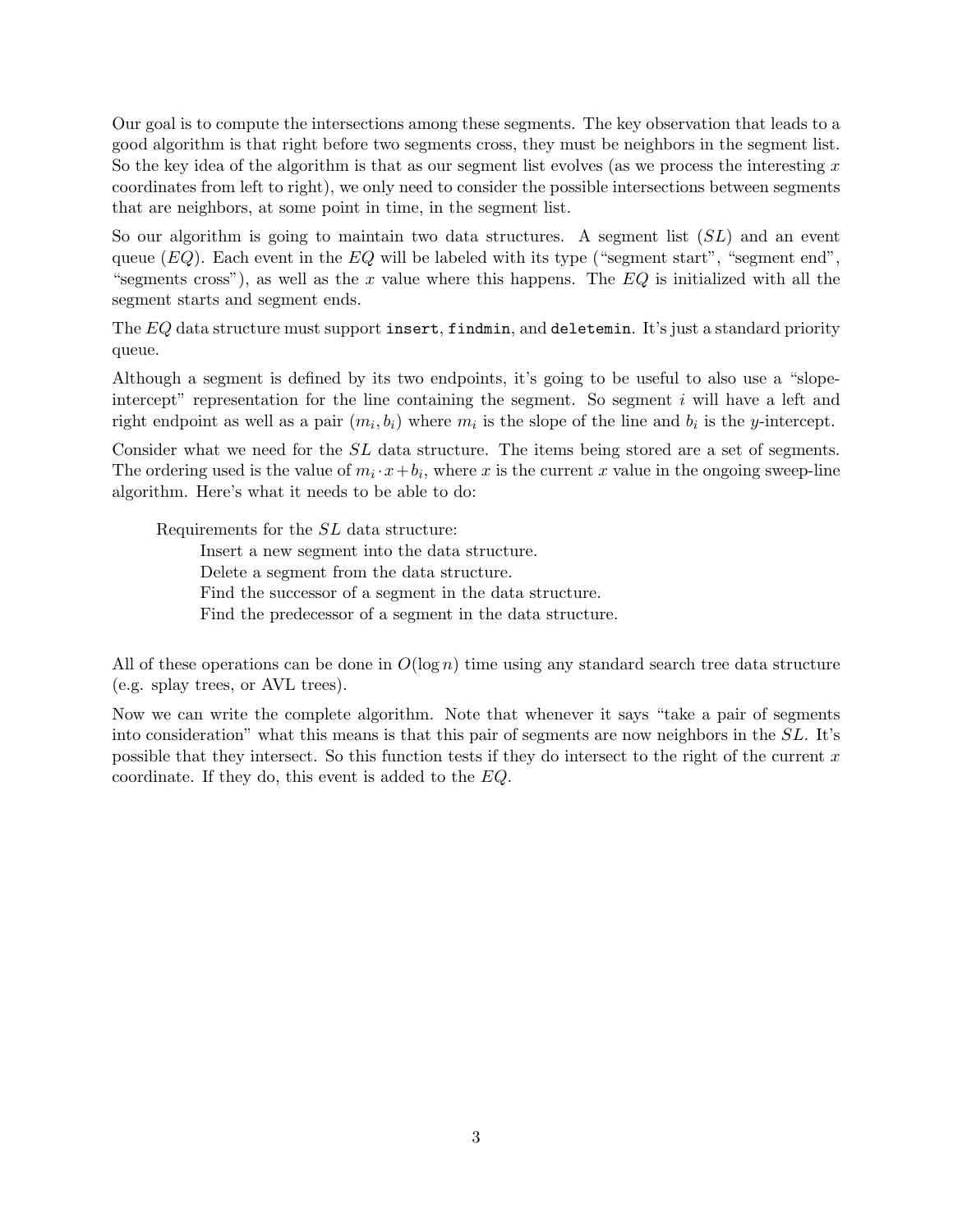$FindSegmentIntersection(S)$ : Create an empty EQ. For each segment in  $S$ , insert its start and end events into  $EQ$ . Create an empty SL. While the EQ is not empty do: let  $E =$  deletemin $(EQ)$ if  $E$  is segment start of a segment s then Insert s into SL. Take the pair  $(s, t)$  the successor of s into consideration. Take the pair  $(s, t)$  the predecessor of s into consideration. else if  $E$  is a segment end of a segment  $s$  then Delete s from SL. Take the two former neighbors of s into consideration. else if E is a segments cross event involving segments  $s_1$  and  $s_2$  then Output the discovery of the segment intersection between  $s_1$  and  $s_2$ . remove  $s_1$  and  $s_2$  from  $SL$ , and reinsert them in the opposite order. Take the two new neighbors of  $s_1$  and  $s_2$  into consderation.

done.

It's easy to see that the running time of the algorithm is  $O((n+k) \log n)$  using the data structures described. Because there are  $O(n+k)$  events, and each one involves a constant number of operations on the SL and EQ data structures.

## 3 Counting Intersections of Horizontal and Vertical Segments

## Note: this section will be updated for clarity eventually.

Now we switch gears and consider the case when the segments are only vertical or horizontal. Here however, we want to count the total number of intersections (not enumerate them) and we want our algorithm to run in  $O(n \log n)$  time. Let V be the set of vertical segments and let H be the set of horizontal segments. We assume that no two vertical segments intersect and no two horizontal segments intersect.

First we form sorted lists of the "interesting" x and y values. A y is interesting of the segment endpoints has that y value. x is analogous. Label these values  $y_1 < y_2 < \cdots < y_m$ , and  $x_1 < x_2 <$  $\cdots < x_n$ .

We sweep from left to right with a vertical sweep-line. The events are the interesting  $x$  coordinates.

There are three types of events:

We come to a vertical segment. We come to the beginning of a horizontal segment We come to the end of a horizontal segment.

At any point in time the vertical sweep-line crosses some number of horizontal segments. We define a variable  $a_i$  for each interesting y value  $y_i$ .  $a_i = 1$  if the current sweep line crosses a horizontal segment with y coordinate equal to  $y_i$ . Otherwise it is zero. We maintain these  $a_i$  values using a segment tree (which you saw in recitation).